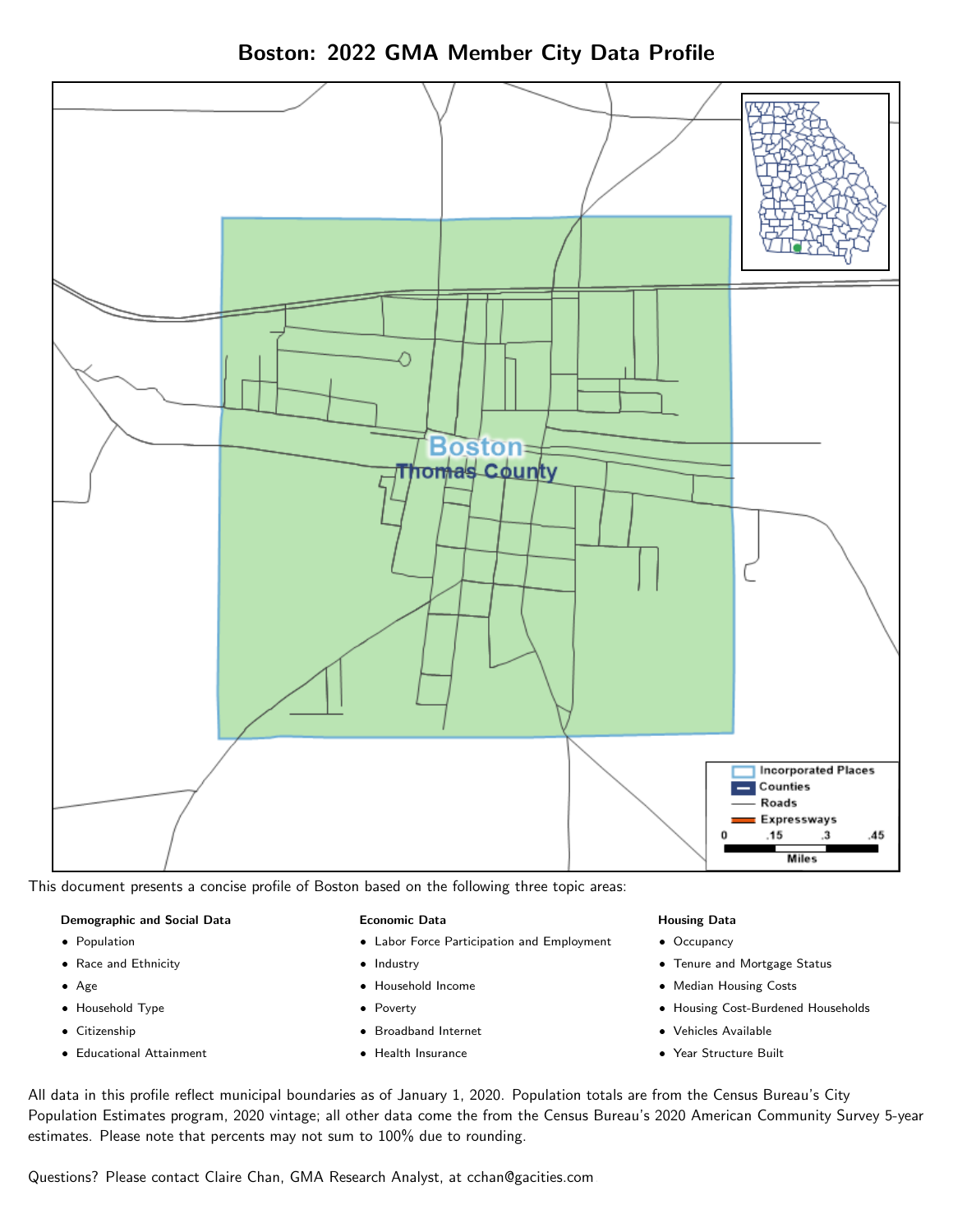# Boston: Demographic and Social





Source: American Community Survey, 2020 5-year estimates, table B01001 Source: American Community Survey, 2020 5-year estimates, table B11001

# **Citizenship**

| Native Born<br>100% |  |
|---------------------|--|

Race and Ethnicity



Source: U.S. Census Bureau, City Population Estimates, 2020 vintage Source: American Community Survey, 2020 5-year estimates, table B03002

## Household Type



#### Educational Attainment



Source: American Community Survey, 2020 5-year estimates, table B05002 Source: American Community Survey, 2020 5-year estimates, table B15002

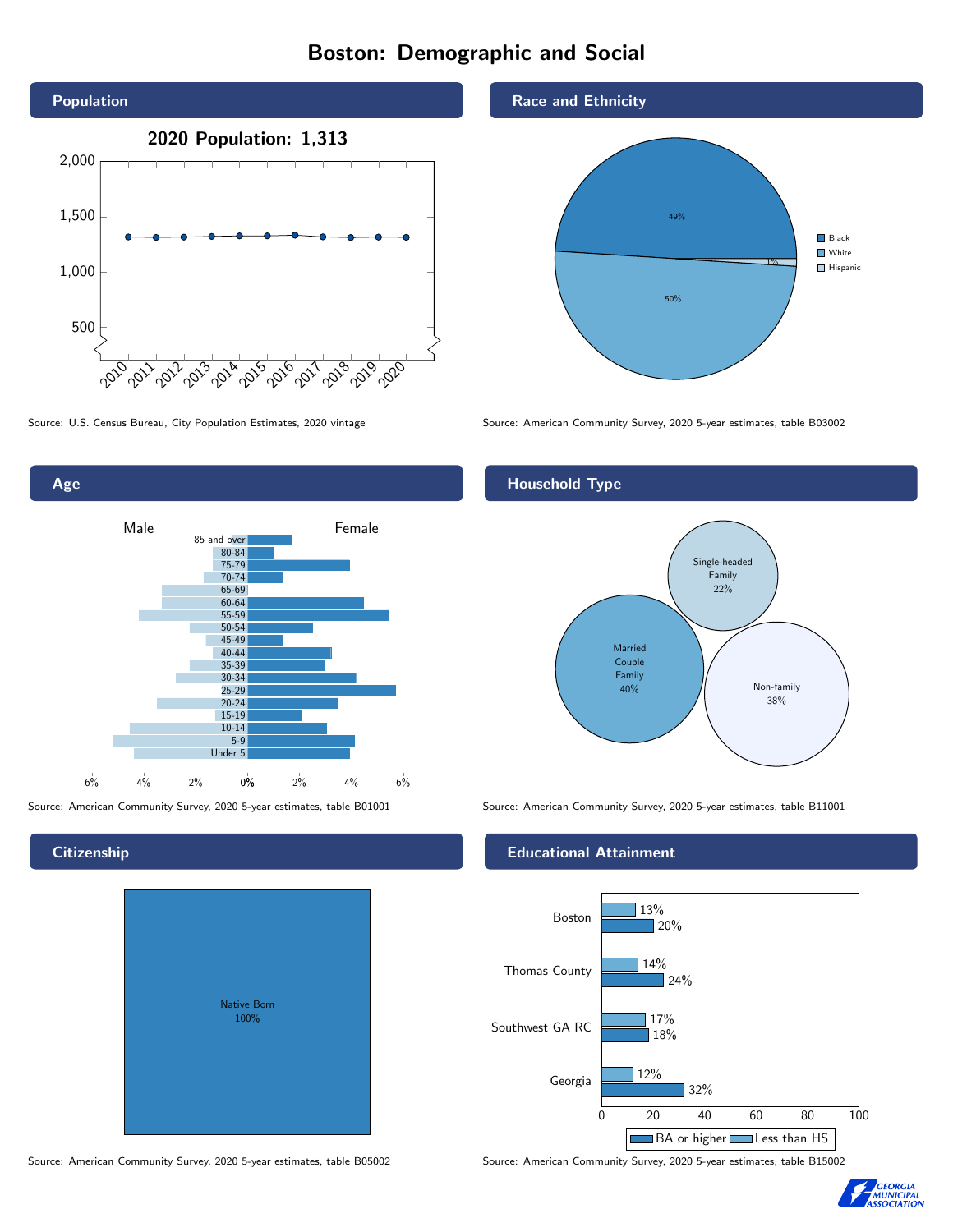# Boston: Economic





Source: American Community Survey, 2020 5-year estimates, table B23001 Note: Unemployment rate is based upon the civilian labor force.

# Industry

| Agriculture, forestry, fishing and hunting, and mining      | $5\%$ |
|-------------------------------------------------------------|-------|
| Construction                                                | 5%    |
| Manufacturing                                               | 4%    |
| <b>Wholesale Trade</b>                                      | $1\%$ |
| Retail Trade                                                | 9%    |
| Transportation and warehousing, and utilities               | 2%    |
| Information                                                 | $2\%$ |
| Finance and insurance, real estate, rental, leasing         | 7%    |
| Professional, scientific, mgt, administrative, waste mgt    | 10%   |
| Educational services, and health care and social assistance | 32%   |
| Arts, entertainment, recreation, accommodation, food        | 3%    |
| service                                                     |       |
| Other services, except public administration                |       |
| Public administration                                       | 6%    |

Source: American Community Survey, 2020 5-year estimates, table C24030



Source: American Community Survey, 2020 5-year estimates, tables B19013 and B19025 Source: American Community Survey, 2020 5-year estimates, table B17010



## Poverty



#### Health Insurance



Source: American Community Survey, 2020 5-year estimates, table B28002 Source: American Community Survey, 2020 5-year estimates, table B18135